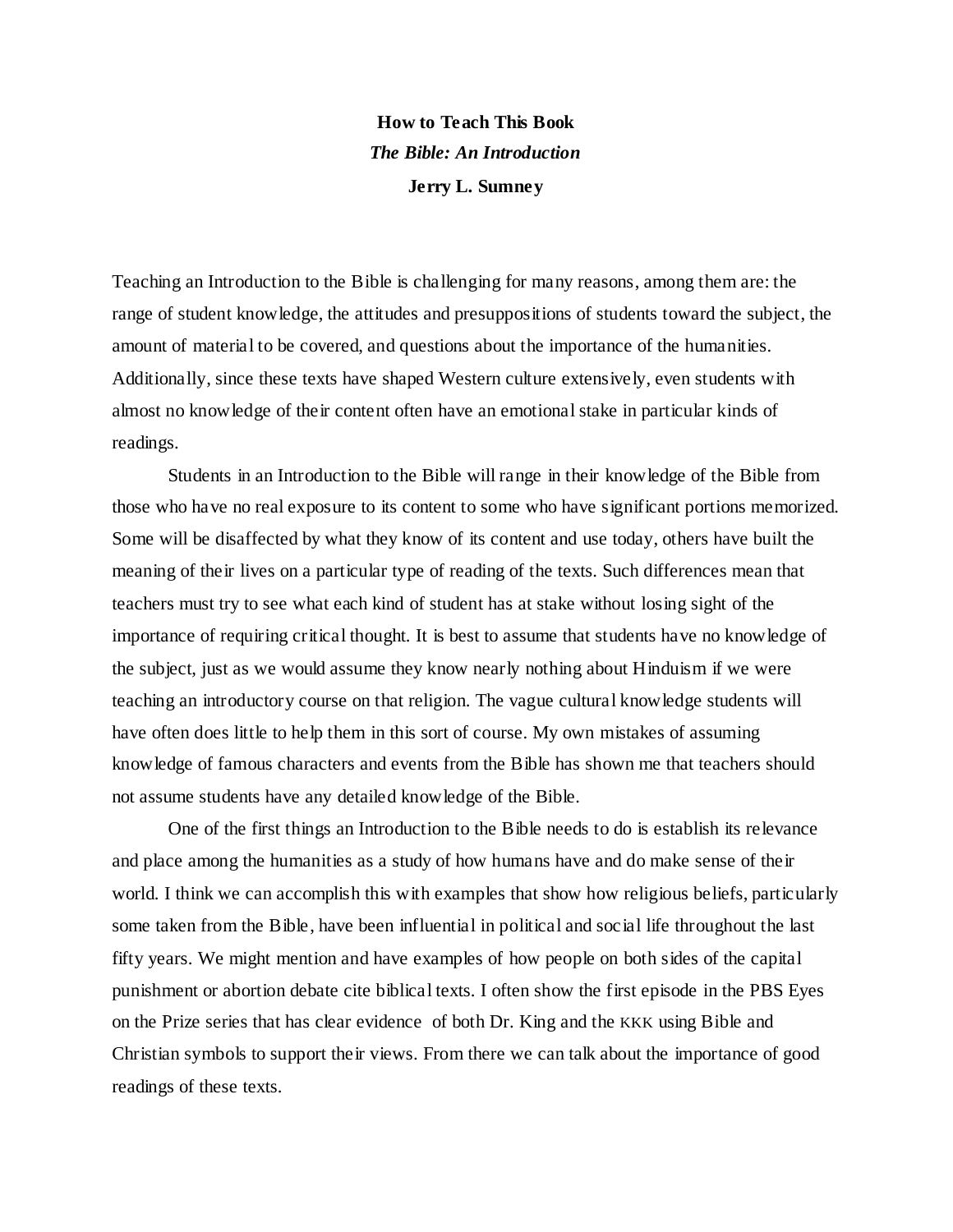At a later point, I have often had the students use a values clarification instrument (some of which can be fun and interactive in small groups) to establish what the cultural values are of the class members. Then I ask them to compare those values with the ones found in particular biblical texts. This helps them recognize cultural and philosophical differences between themselves and the texts. This, in turn, opens them to dialogue about their presuppositions and values.

Another important issue to assert early on (and to repeat as the semester goes on) is that critical study (particularly historical-critical study) of the text is, in large part, trying first to understand the text on its own terms. That is, subjecting a text to critical study is a sign of respect for what it intends to be; understanding the genre and reading in accord with that form is both more respectful of the text and more honest. While this is comforting to some students, some will not want to grant ancient people the worldviews they had. But only by trying to understand those ideas can present-day readers get to the fundamental understandings of humanity and the cosmos expressed through those antiquated understandings of physical and scientific laws. This is a good opportunity to reinforce the humanities value of doing our best to understand the views of others on their own terms before assuming that we have nothing to learn from those different from ourselves.

*The Bible: An Introduction* tries to elicit the meanings of these texts by setting them in the historical context of their composition, not simply of the time they purportedly tell about. I try to see how the message of the texts sounded as they were received by their initial recipients. This also means that we must pay careful attention to the genre of each book and even sections within books. I take a significant amount of space discussing the importance of genre and then on identifying the genre of each book or section of a book when that is needed.

At the same time, this work acknowledges that the biblical texts are primarily theological documents in the sense that they intend to give an interpretation to events that put God in the center. I think this is an important element that many introductions do not give sufficient attention. Pressing the point that all of these texts knowingly turn away from historical accounts and from political or military interpretations to give theological interpretations helps free students to read these texts in more appropriate ways. This can also help students come to see the values in the different perspectives of different disciplines, and perhaps that these interpretations do not need to be mutually exclusive. Perhaps lessons in hermeneutics and epistemology are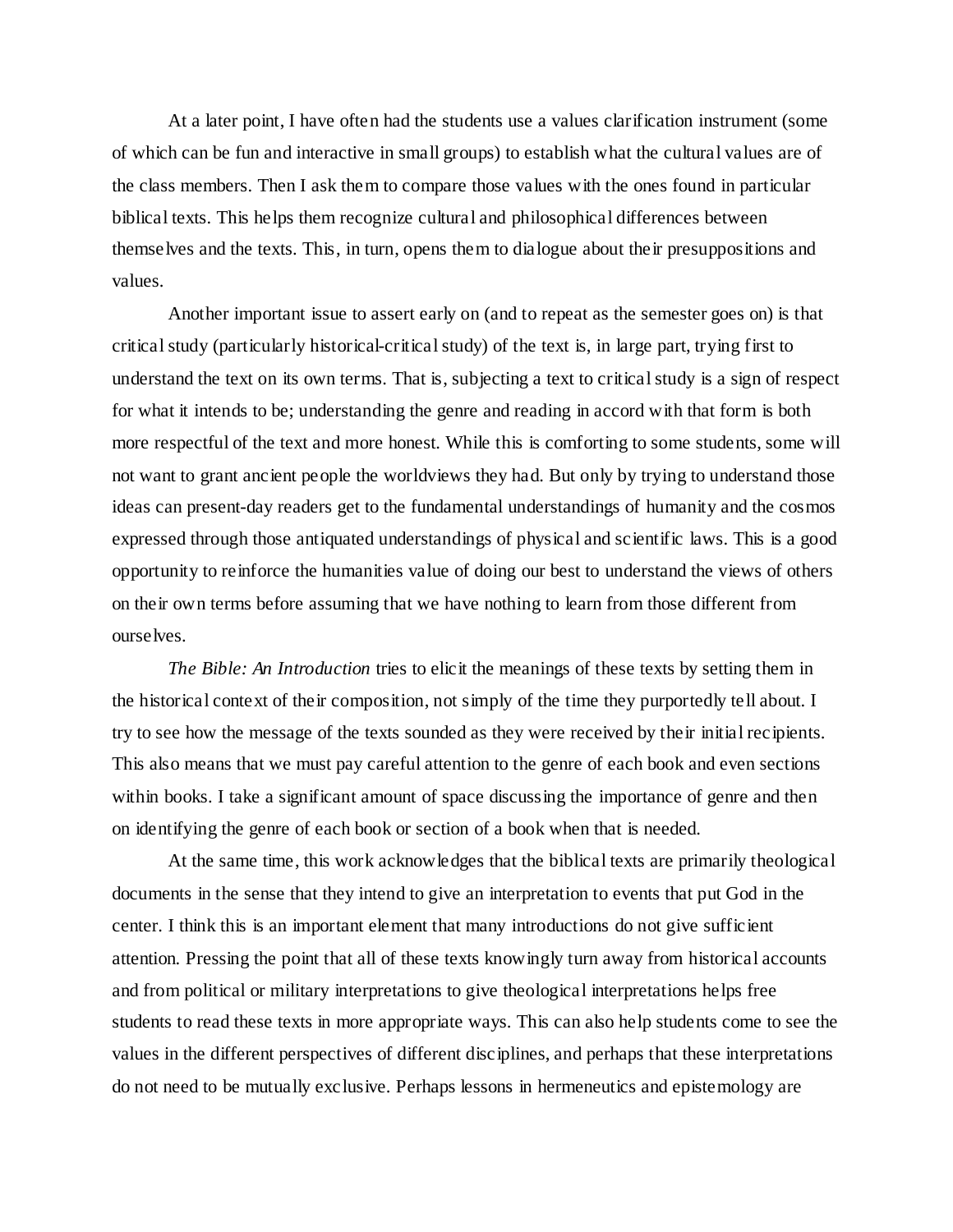unexpected in an introduction to the Bible, but I think they are vitally important for understanding the Bible and for the place of such a course in a humanities curriculum.

The maps and photos of the material culture of the ancient world found in *The Bible: An Introduction* intend to help open this originating world to students. They can help students recognize common needs, even as they see dramatically different responses to those human concerns. The textboxes along the way highlight some material in the text but also add historical facts and details not in the text. Some also provide hints about topics that engage scholars around particular texts or topics. Meanwhile, the introductory "At a Glance" boxes and the "Let's Review" boxes at the end of each chapter help students see the larger outline and themes that are important for the material covered in a chapter.

From its beginning, this book was written with non-specialists in view. While I have suggested that the topics we cover in an introductory Bible course are complex, the way we discuss them at an introductory level can be accessible. I have tried to provide what introductory readers need in sections where complex ideas are introduced.

Given the range of material to be covered in an Introduction to the Bible, it may be helpful to have shorter exams more often, rather than simply giving a mid-term and a final. There are many ways to break down the material. In a semester syllabus on this website, I have tailored exams to follow (in general) the major sections of the textbook. But other divisions may work better. For example, rather than having an example over the first three chapters (the initial section of the book), perhaps waiting until after the fifth chapter (that takes the course through the Pentateuch) would be helpful. Then rather than completing the rest of the Hebrew Bible, you might schedule another exam after the prophets, then another at the end of the section on the Hebrew Bible. Similarly, an exam after the chapters on the Gospels (or Acts) might help students. This website has short tests for each chapter that could be used to construct such exams.

I have often required a short paper that requires students to engage resources beyond the textbook and even beyond the bibliography at the end of each chapter of this textbook. The Preface of the book and this website contain some advice for students on how to begin research for such a paper. This kind of independent learning has sometimes helped my students see that the perspectives of critical study are not peculiar to the professor and the textbook.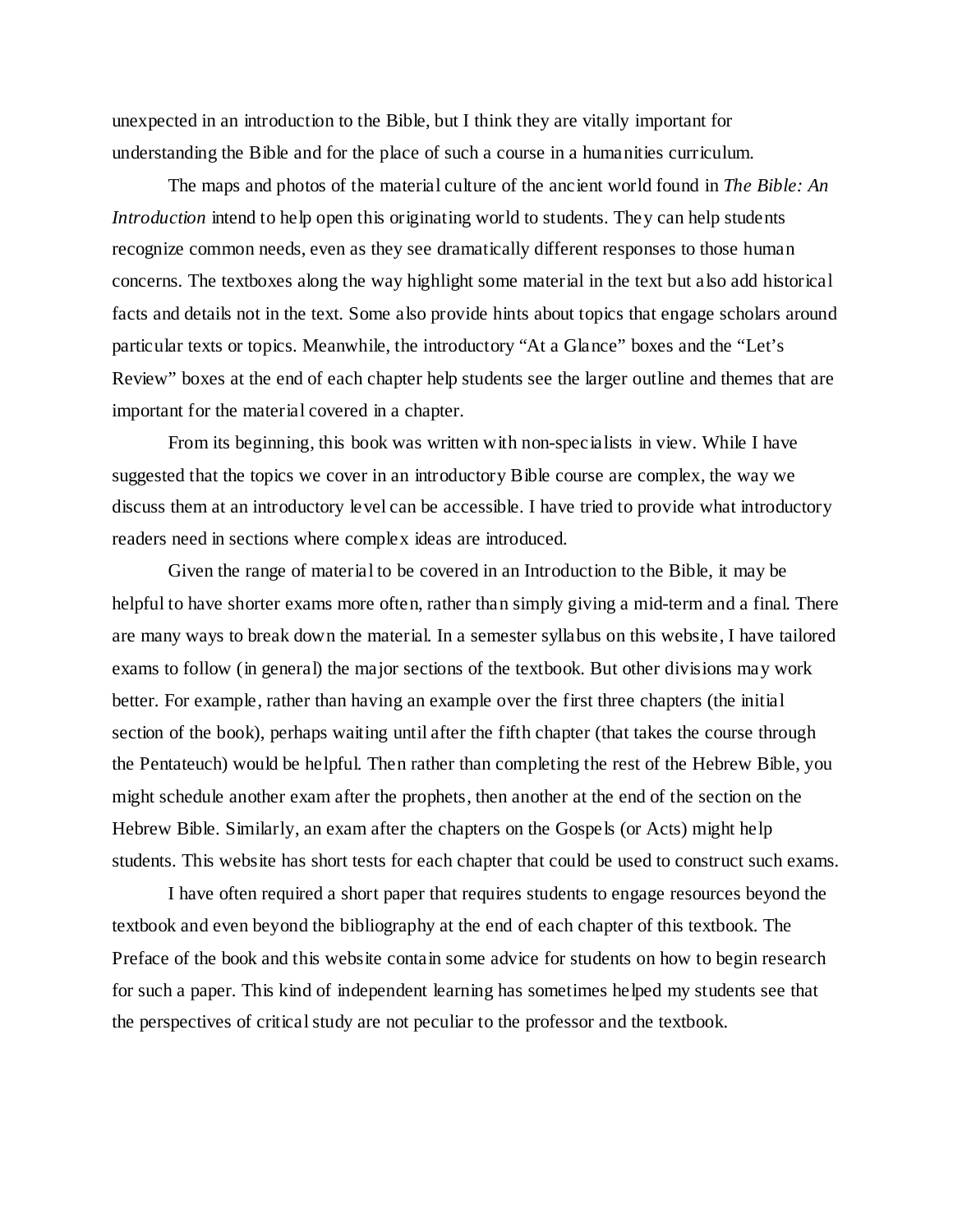## **A word for those whose field is not Biblical Studies**

Taking on the task of teaching outside one's specialty can be a challenge—and the long history of biblical scholarship and the contentious nature of some of its exchanges do nothing to lessen the challenge. Still, biblical studies draws on the same combination of analytical tools used in other studies of religion and theology, even if sometimes in different proportions. This textbook focuses on the religious thought that comes to expression in the texts, rather than on the historical background of the time the texts talk about. I look for how these authors try to make meaning in the circumstances in which they find themselves. In this sense, this book examines the theology of the writers—their understandings of God, themselves, humanity, and the cosmos. Many fields of religious studies prepare one to undertake this kind of study, so it may not be as foreign as it seems at first. I have some practical suggestions above about what kinds of topics to broach and perhaps how to attempt that. I think these work for both specialists in biblical studies and those in other fields. In truth, some of the things I suggest are more comfortable for other fields than for those in biblical studies.

While I think the best way to approach these texts is to analyze them as theological documents, other approaches (many of which appear in the textbook and support the reading I give) provide necessary information and analyses. For example, if one's strength is in comparative religion, relying on that strength to supplement what this textbook does could make a strong class; or if theological studies were one's specialty, discussion of how various beliefs had their beginnings in biblical texts (and whether those developments were good directions) would also make a strong course.

Fortunately, there are some good tools that helpfully provide non-specialists with up-todate positions on contentious issues and that lay out the issues that underlie the study of particular areas within biblical studies. I think that one of the first places to look is the *New Interpreter's Dictionary of the Bible* (Abingdon). This recently completed five-volume set provides significant background information, topical studies, and entries on individual biblical books. Its entries on sections (for example, the Torah or Gospels) and individual biblical books provide quick access to the most important issues and the important positions taken on them. A more thematic approach is found in the series entitled Interpreting Biblical Texts. Many of these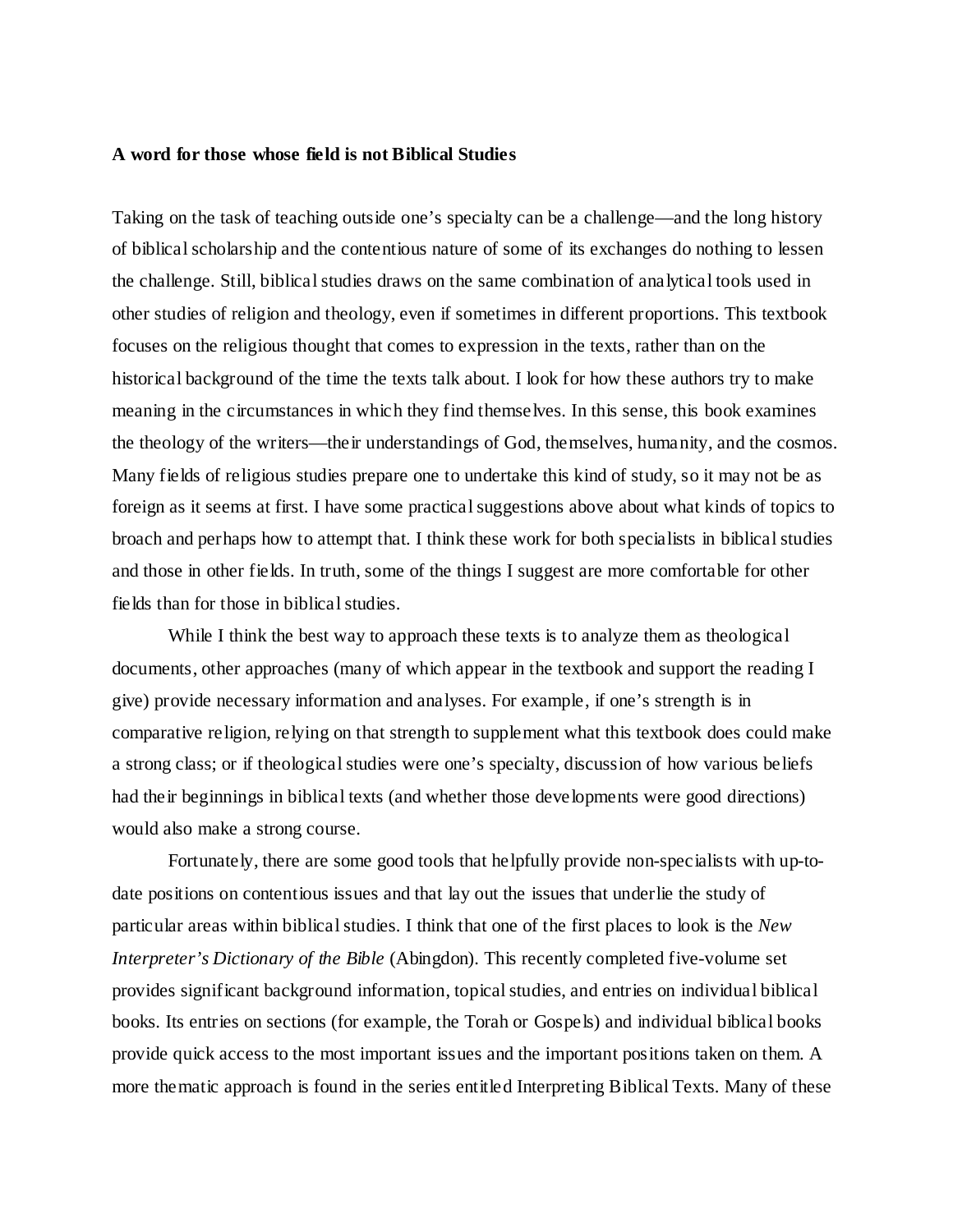volumes are in the end of chapter bibliographies in *The Bible: An Introduction*. Looking to these volumes, then, has the advantage of allowing you to be prepared to discuss with students materials found in the bibliographies.

After these initial studies, turning to an introduction to each testament will be helpful. The choices here also depend in part on what you are looking for. If you want a quicker confirmation or rounding out of what you found in the NIDB for the Hebrew Bible, the book by John J. Collins, *A Short Introduction to the Hebrew Bible* (Fortress) is excellent. For more extensive treatment of the issues, the longer introduction by the same author, *Introduction to the Hebrew Bible*, will fill the need. A text offering a comparative religions approach that may be helpful is *The Hebrew Bible: A Comparative Approach*, by Christopher Stanley (Fortress).

Books that focus on more discrete sections within the Hebrew Bible may be useful and include the Interpreting Biblical Texts series mentioned above. Beyond those, the following are helpful:

- Joseph Blenkinsopp, *A History of Prophesy in Israel*, 2<sup>nd</sup> ed. Louisville: Westminster John Knox, 1996.
- Roland E. Murphy, *The Tree of Life; An Exploration of Biblical Wisdom Literature*, 2<sup>nd</sup> ed. Grand Rapids: Eerdmans, 1996.
- Nancy L. DeClassé-Walford, *Introduction to the Psalms; A Song from Ancient Israel* (St. Louis: Chalice, 2004.

New Testament resources also come from a wide variety of approaches. For a primarily historical approach to early Christian literature (both in the New Testament and beyond), the book *The New Testament; A Historical Introduction to the Early Christian Writings* by Bart Ehrman is a good beginning. A more extensive and more theologically oriented introduction is *Introducing the New Testament: Its Literature and Theology* by P. J. Achtemeier, J.B. Green, and M.M. Thompson. There are two standard technical introductions to the New Testament that together serve as excellent guides to the issues, history, and analysis of the New Testament writings:

Raymond Brown, *An Introduction to the New Testament*, rev. ed. ABRL. New York: Doubleday, 1997.

Helmut Koester, *Introduction to the New Testament*, 2 Vols. Minneapolis: Fortress, \_\_\_\_\_.